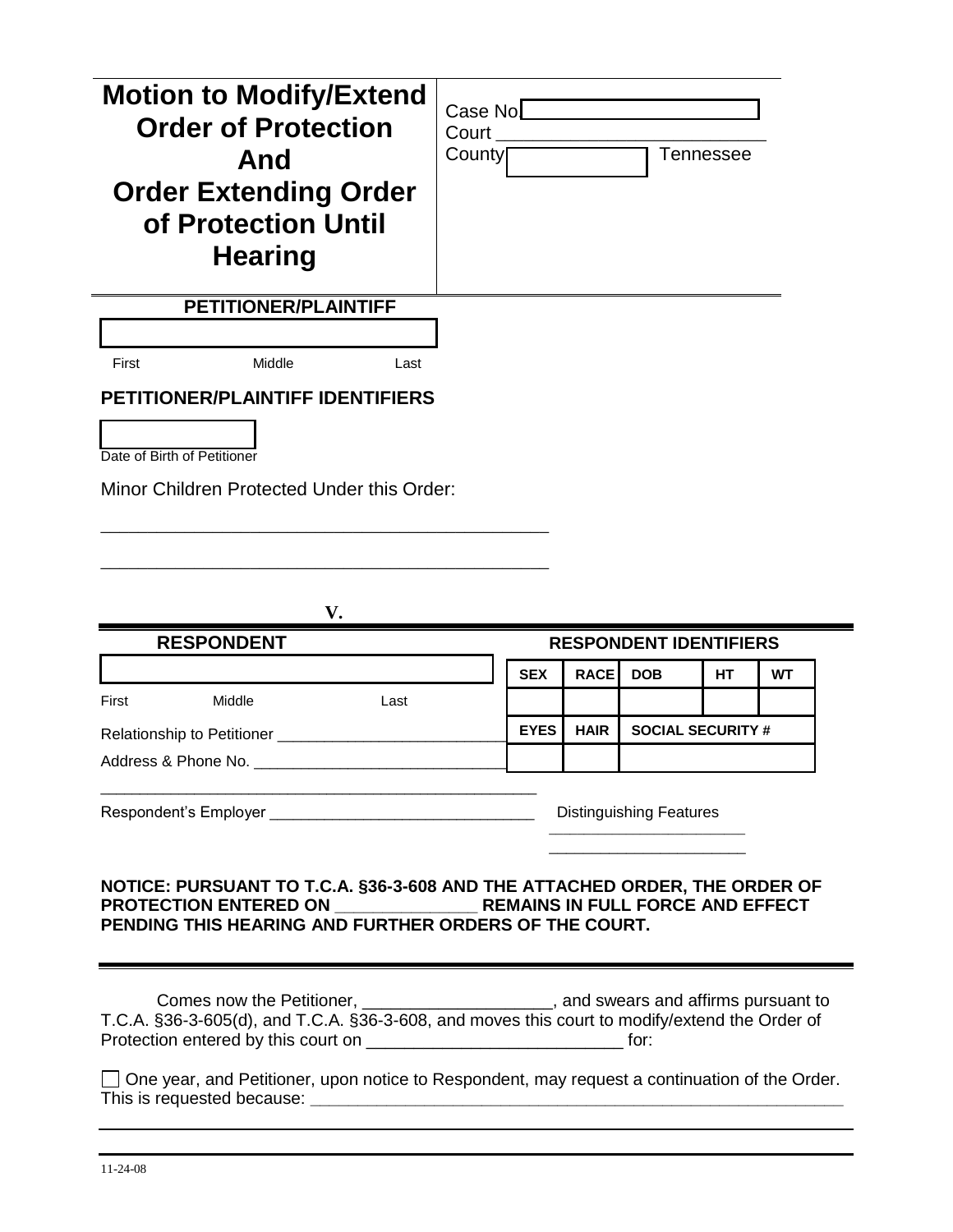|  |  |  |  |  |  |  |  | □ Five years based on an initial violation of the Order of Protection. This is requested because: |  |
|--|--|--|--|--|--|--|--|---------------------------------------------------------------------------------------------------|--|
|--|--|--|--|--|--|--|--|---------------------------------------------------------------------------------------------------|--|

 $\Box$  Ten years based on a second or subsequent violation of the Order of Protection. This is requested because: **\_\_\_\_\_\_\_\_\_\_\_\_\_\_\_\_\_\_\_\_\_\_\_\_\_\_\_\_\_\_\_\_\_\_\_\_\_\_\_\_\_\_\_\_\_\_\_\_\_\_\_\_\_\_\_\_\_\_\_\_\_\_**

**\_\_\_\_\_\_\_\_\_\_\_\_\_\_\_\_\_\_\_\_\_\_\_\_\_\_\_\_\_\_\_\_\_\_\_\_\_\_\_\_\_\_\_\_\_\_\_\_\_\_\_\_\_\_\_\_\_\_\_\_\_\_\_\_\_\_\_\_\_\_\_\_\_\_\_\_\_\_** Other relief requested.

STATE OF TENNESSEE ) COUNTY OF \_\_\_\_\_\_\_\_\_ )

**EXECUTE:** Petitioner, being first duly sworn, has read the foregoing Motion, knows the contents thereof, and states that the same is true and correct to the best of Petitioner's knowledge, information and belief.

PETITIONER

Sworn to and subscribed before me this day of day of the same control of the set of the set of the set of the s

My Commission Expires: \_\_\_\_\_\_\_\_\_\_\_\_\_\_\_\_\_\_\_\_\_\_\_\_\_

NOTARY PUBLIC/CLERK

\_\_\_\_\_\_\_\_\_\_\_\_\_\_\_\_\_\_\_\_\_\_\_\_\_\_\_\_\_\_\_\_\_\_\_\_

\_\_\_\_\_\_\_\_\_\_\_\_\_\_\_\_\_\_\_\_\_\_\_\_\_\_\_\_\_\_\_\_\_\_\_\_

# **TEMPORARY ORDER EXTENDING ORDER OF PROTECTION**

It appears to the Court from the sworn motion to extend the order of protection that such an order should issue pursuant to Tennessee Code Annotated, title 36, chapter 3, part 6.

IT IS, THEREFORE, ORDERED, ADJUDGED, AND DECREED:

- 1. That this court's Order of Protection entered on the \_\_\_ day of \_\_\_\_\_\_\_\_\_\_\_, 20\_\_ shall remain in effect until the hearing on the Motion to Extend the Order of Protection is heard.
- 2. That a copy of the Motion to Extend the Order of Protection, this Temporary Order Extending Order of Protection and the attached Notice of Hearing, shall be served upon the Respondent.

\_\_\_\_\_\_\_\_\_\_\_\_\_\_\_\_\_\_\_\_\_\_\_\_\_\_\_\_\_\_ \_\_\_\_\_\_\_\_\_\_\_\_\_\_\_\_\_\_\_\_\_\_\_\_\_\_\_\_\_\_\_\_\_\_\_\_\_